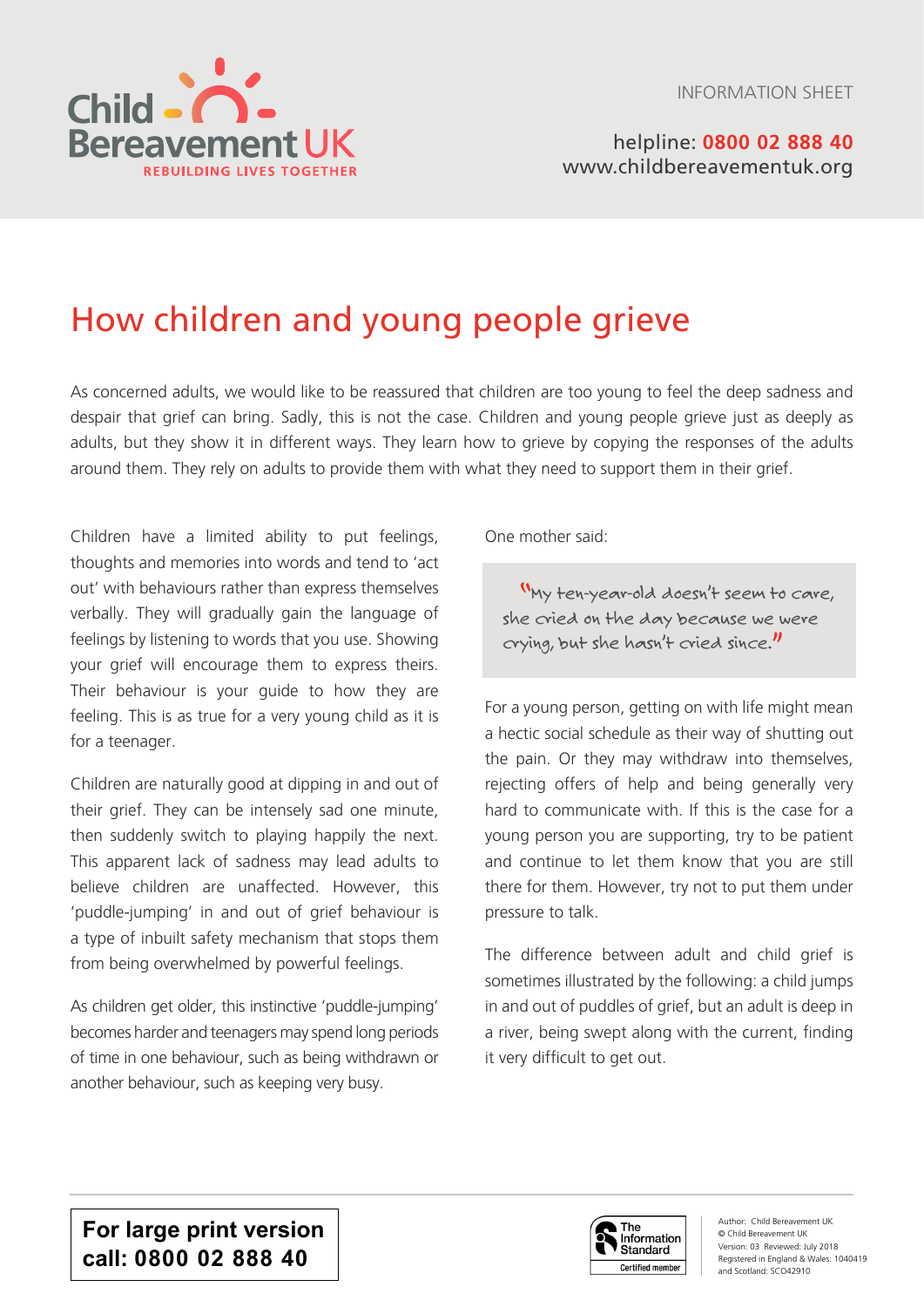# Common responses, feelings and behaviours

It is normal for children and young people to react strongly to the death of someone close, even if these strong feelings and behaviours look and feel far from normal. Adolescents and teenagers find it hard to show intense and difficult feelings to family members when life for them is already full of challenge and uncertainty. A child's attention span matches the amount of information they can handle at any one time. When they reach their limit of feelings that are too hard, they may switch to feelings that they can handle. For example, a child may laugh inappropriately to avoid talking about fear or sadness. This may appear uncaring but is actually a safety mechanism to prevent emotional overload. How a child or young person responds to someone dying will be influenced by their age and understanding, the relationship they had with the person who died, and how that person died.

# Age and Understanding

All children are different and a mature four-yearold may have a better grasp of the situation, and of the full meaning of what being dead means, than a child who is older.

An older child generally understands more. As they start to realise fully what it means when someone dies, for some children this can be too much to bear. This may lead to self-protecting denial and appearing more OK than they really are. See our information sheet Children's Understanding of Death at Different Ages for more information.

# Babies and Toddlers

At this age, there will be little understanding of what death and dying means but there will be a sense of someone important missing. The resulting feeling

of being abandoned may lead to more than usual 'clingy' behaviour. With no language to express themselves, their anxiety and insecurity may show as inconsolable crying. Feeding and sleeping routines may be disrupted and their distress expressed by being generally miserable.

# Toddler to 5 years of age

Understanding will be increasing but so will the need for information to try to make some sense of what has happened, resulting in lots of questions. Anxieties about everyday practicalities are common as is increased separation anxiety, even when left for just short periods. There may be a regression in behaviour, for example with bed-wetting and generally behaving like a younger child. Some children become anxious about the dark when going to sleep. Children of this age find it hard to grasp the permanence of death and can expect the person to return. When this does not happen there can be disappointment and sadness. They may struggle with the concept of 'no life' and therefore need reassurance that dead people feel nothing and are not in pain.

# Primary School Age

Children of this age are beginning to grasp the concept that dead people do not return to life and that death happens to everyone, including themselves. They can start to fear the death of others important to them. Some children might feel that somehow what has happened was their fault. If this is the case, some react to this by being especially good to make up for their sense of 'badness'. Others behave badly to attract the punishment that they feel they deserve. Even when there is no expectation to do so, a child may take on the role of carer for a surviving adult or siblings. In an attempt to appear grown up they might take on inappropriate adult responsibilities.



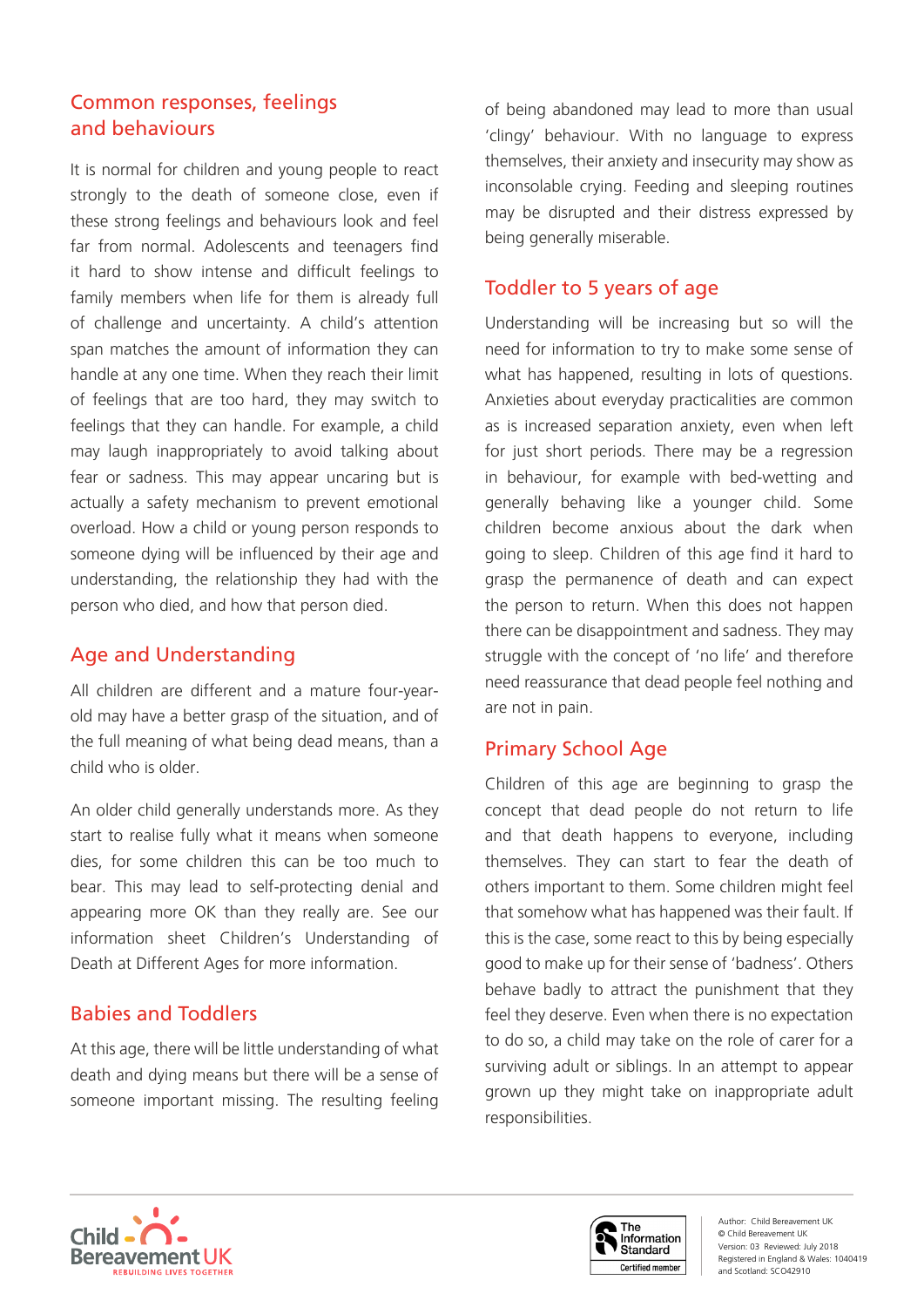# Secondary School Age

Puberty is a time of great change and, for a young person, grief just adds to this. Teenagers are striving to be independent and grown-up but the death of someone close creates vulnerability. Their feelings of grief may be similar to those of adults, but they have strong inhibitions about expressing feelings, partly to be grown-up, and partly to avoid being different from friends. Some young people become apathetic, depressed and withdrawn and develop a 'what's the point?' attitude to school or even life. On the other hand, a very hectic social life can be a distraction from thinking about grief. This can be useful at times, but the feelings of grief may re-emerge suddenly, which can be difficult to handle. Risk-taking behaviour or anti-social behaviour is not unusual.

None of the above need be cause for concern unless they last for a long time or affect a child or young person's ability to engage with normal life or their safety and wellbeing. If you are unsure or concerned, you can call Child Bereavement UK's confidential Helpline on 0800 02 888 40 for guidance. It is important to remember that grief is normal and with the right help and support, most children and young people will be changed, but not damaged, by what has happened.

# The relationship they had with the person who has died

The loss of a parent or main carer can have a devastating effect on a child. Feelings of insecurity are common, and children will be concerned as to 'who will look after me now?' This may appear unfeeling, but children live in a very concrete world and need to know that they will continue to be cared for. They can also fear that their other parent is going to die and will need lots of reassurance around this.

Following such a loss, children may feel it is their duty to take on the responsibilities of the parent who has died, even when nobody expects this of them. It is just something that some children feel they have to do. This is a heavy burden for them to bear and they will need lots of reassurance that this is neither an expected nor appropriate role for them to take on. In time, everyone may be able to adjust to living life as it has become, with new routines and ways of doing things.

When a child dies within a family, their brothers or sisters may feel left out as so many emotions are understandably focused on the child who has died. Siblings can have conflicting emotions of deep sadness, mixed in with relief that adults might now have some time and energy for them. They can then feel bad for having these thoughts, and guilt is common. When a sibling dies, surviving children may wonder why they are alive, and their brother or sister is dead. They may fear it is their turn to die next.

A grandparent who was very involved with a child's care will be probably be missed more than one who was rarely seen, but it is important not to make assumptions. A death that appears to be not very significant can trigger feelings around other losses.

## How the person died

How someone died will affect a child's response. A sudden death allows no time to prepare for what happens, no opportunity to say goodbye. There is also a feeling of being left suspended, or with unfinished business. When a parent or sibling dies unexpectedly in a road accident, or even more traumatically through murder or suicide, the immediate reaction is shock and total numbness. Young people may feel immense pain at their loss, and anger with the



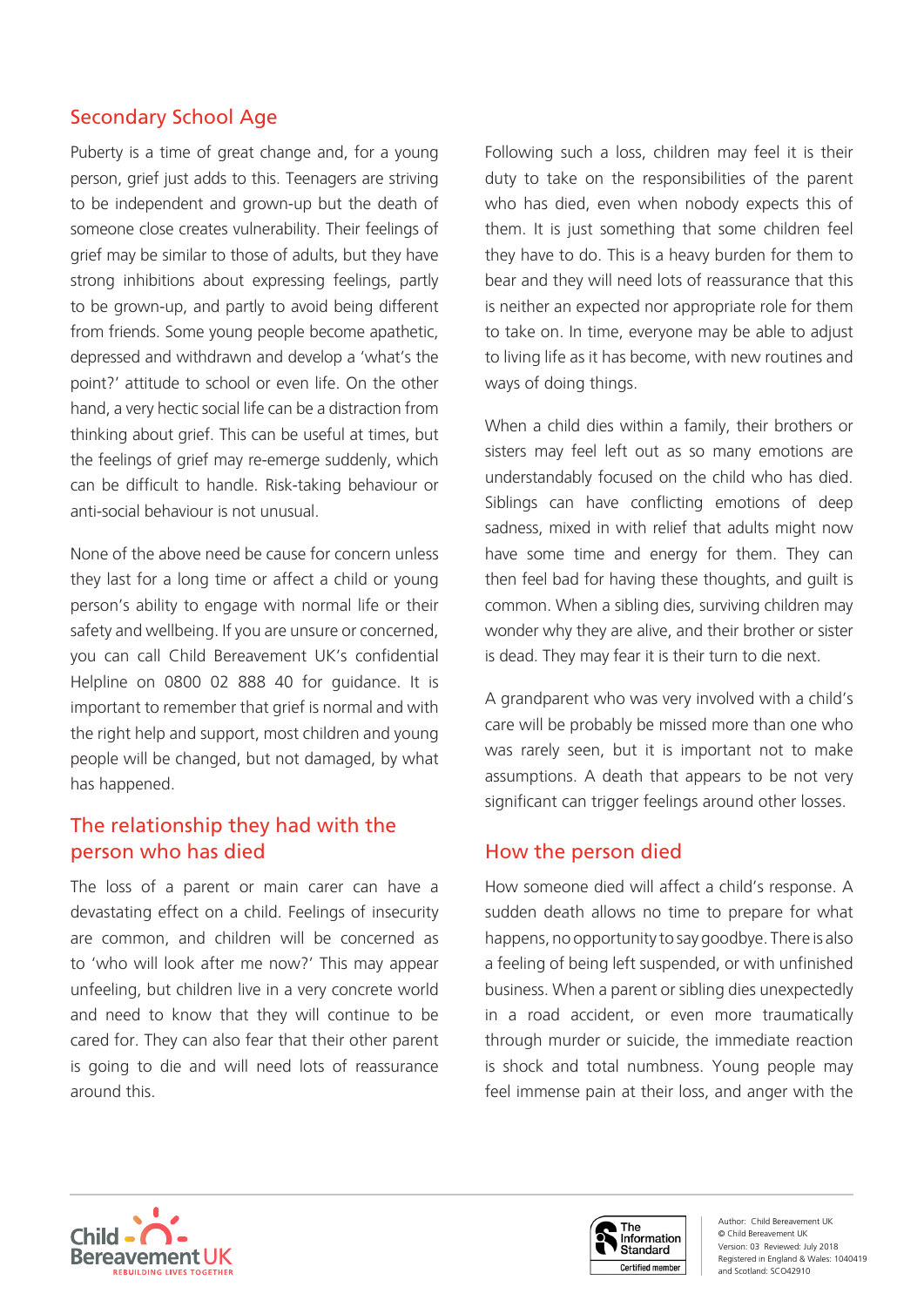person who has died and left them. Frustration at missing out on planned activities together, which can now never happen, is another response. They may have bitter regrets about something they said, or wish they had said, but never got the chance.

"I didn't really like Rowan very much and I wish I could tell him now how much I miss him."

Ruby was age 6 when her older brother died

Considering all of the above, we might assume that an expected death is easier to bear than a sudden one. This is not always the case, they are just different. For children and young people, the death of someone who has been ill for some time can still be a huge shock, especially if they have not been kept aware of the seriousness of the situation.

"We heard a man talking next to us about a young woman who had just died. From that I knew it was my Mum." Geoff was age 13 when his Mum died

We communicate with children all the time, even when we do not intend to. They will already know that something is wrong by the changed behaviour of the adults around them. With an anticipated death, try to take every opportunity to prepare children. Our information sheets When a parent is not expected to live: supporting children and A guide for the parents of terminally ill children may be of help.

With the right support, most grieving children and young people will not need professional help. What they do need is the love and care of adults they trust. It can be helpful to get support from other family members or from concerned adults familiar to the child such as a teacher.





Author: Child Bereavement UK © Child Bereavement UK Version: 03 Reviewed: July 2018 Registered in England & Wales: 1040419 and Scotland: SCO42910